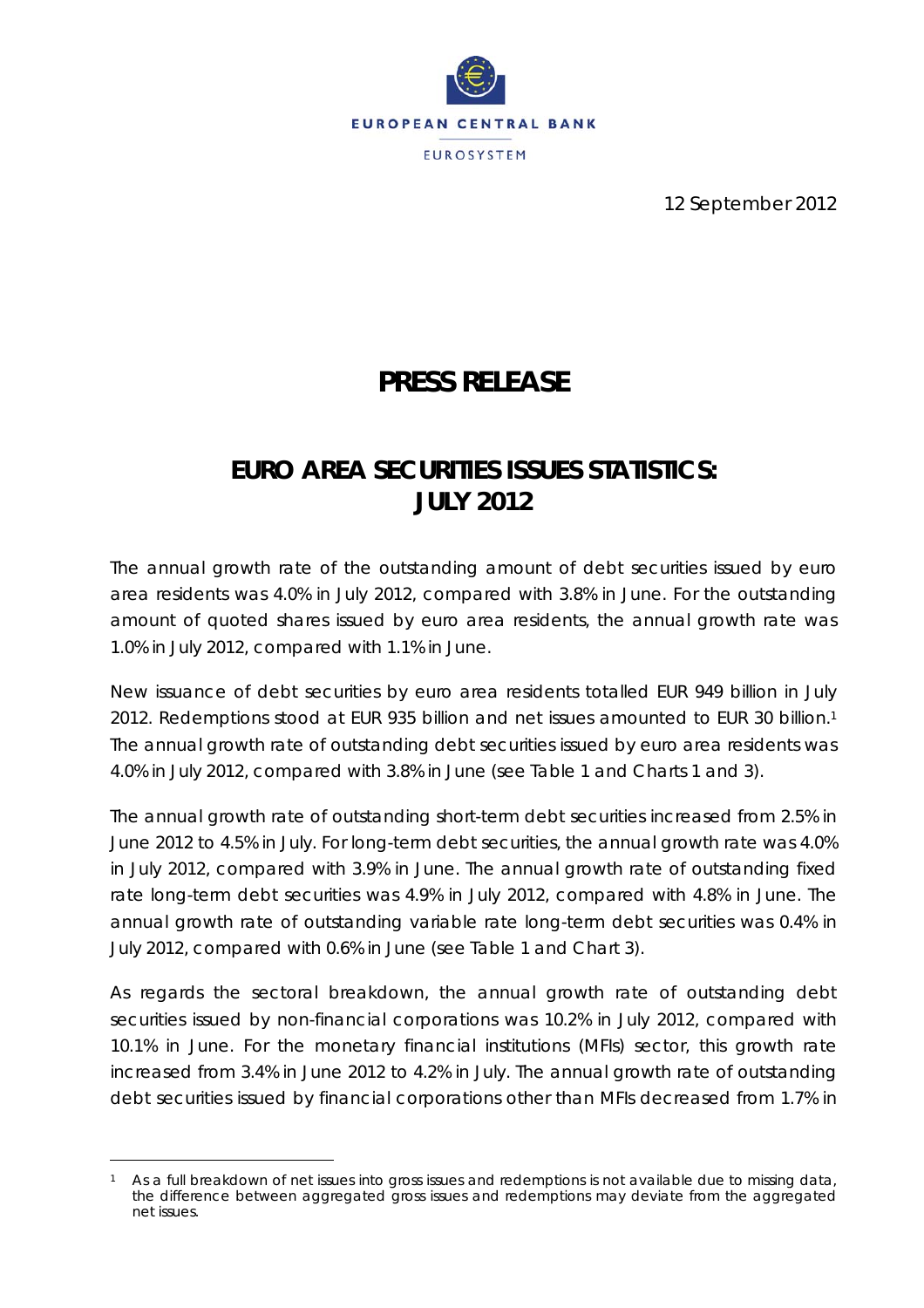June 2012 to 1.4% in July. For the general government, this growth rate was 4.4% in July 2012, compared with 4.2% in June (see Table 2 and Chart 4).

The annual growth rate of outstanding short-term debt securities issued by MFIs increased from 15.2% in June 2012 to 20.1% in July. The annual growth rate of outstanding long-term debt securities issued by MFIs was 2.2% in July 2012, compared with 2.0% in June (see Table 2).

Concerning the currency breakdown, the annual growth rate of outstanding eurodenominated debt securities was 4.0% in July 2012, the same as in June. For debt securities in other currencies, this growth rate increased from 2.0% in June 2012 to 4.1% in July (see Table 1).

New issuance of quoted shares by euro area residents totalled EUR 4.8 billion in July 2012. Redemptions came to EUR 0.3 billion and net issues amounted to EUR 4.5 billion. The annual growth rate of the outstanding amount of quoted shares issued by euro area residents (excluding valuation changes) was 1.0% in July 2012, compared with 1.1% in June. The annual growth rate of quoted shares issued by non-financial corporations was 0.3% in July 2012, the same as in June. For MFIs, the corresponding growth rate decreased from 7.7% in June 2012 to 5.8% in July. For financial corporations other than MFIs, this growth rate was 2.8% in July 2012, the same as in June (see Table 4 and Chart 6).

The market value of the outstanding amount of quoted shares issued by euro area residents totalled EUR 4,062 billion at the end of July 2012. Compared with EUR 4,488 billion at the end of July 2011, this represents an annual decrease of -9.5% in the value of the stock of quoted shares in July 2012, up from -16.4% in June.

*Unless otherwise indicated, data relate to non-seasonally adjusted statistics. In addition to the developments for July 2012, this press release incorporates minor revisions to the data for previous periods. The annual growth rates are based on financial transactions that occur when an institutional unit incurs or redeems liabilities, they are not affected by the impact of any other changes which do not arise from transactions.* 

*A complete set of updated securities issues statistics is available on the "Monetary and*  financial statistics" pages of the Statistics section of the ECB's website *http://www.ecb.europa.eu/stats/money/securities/html/index.en.html. These data, as* 

#### **European Central Bank**

Directorate Communications, Press and Information Division Kaiserstrasse 29, D-60311 Frankfurt am Main Tel.: +49 69 1344 7455, Fax: +49 69 1344 7404 Internet: http://www.ecb.europa.eu

**Reproduction is permitted provided that the source is acknowledged.**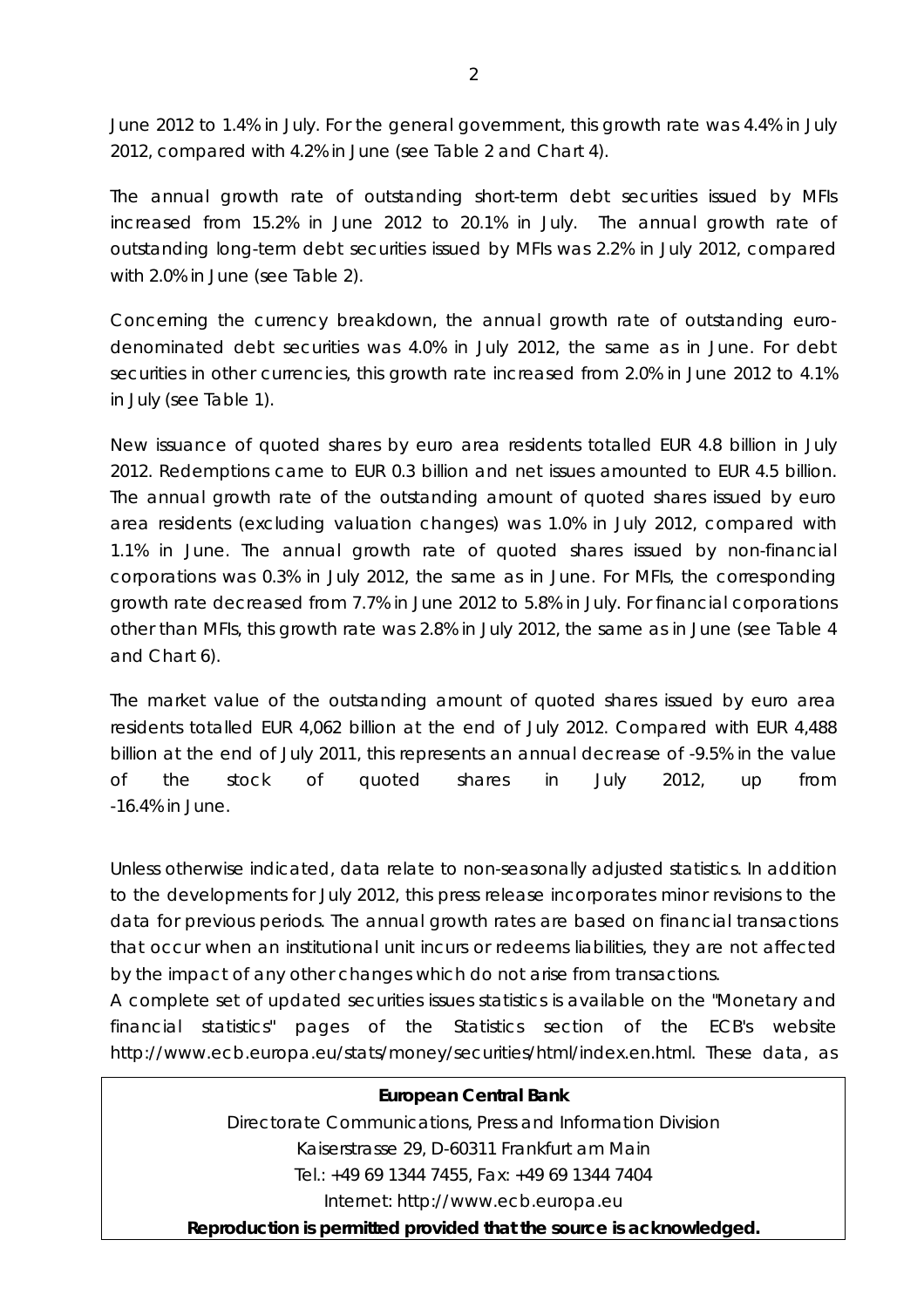*well as euro area data in accordance with the composition of the euro area at the time of the reference period, can be downloaded using the ECB's Statistical Data Warehouse (SDW). The tables and charts accompanying this press release are also available in the reports section of the SDW (http://sdw.ecb.europa.eu/reports.do?node=1000002753).* 

*Data for the period up to July 2012 will also be published in the October 2012 issues of the ECB's Monthly Bulletin and Statistics Pocket Book. The next press release on euro area securities issues will be published on 11 October 2012.* 

### **European Central Bank**

Directorate Communications, Press and Information Division Kaiserstrasse 29, D-60311 Frankfurt am Main Tel.: +49 69 1344 7455, Fax: +49 69 1344 7404 Internet: http://www.ecb.europa.eu

**Reproduction is permitted provided that the source is acknowledged.**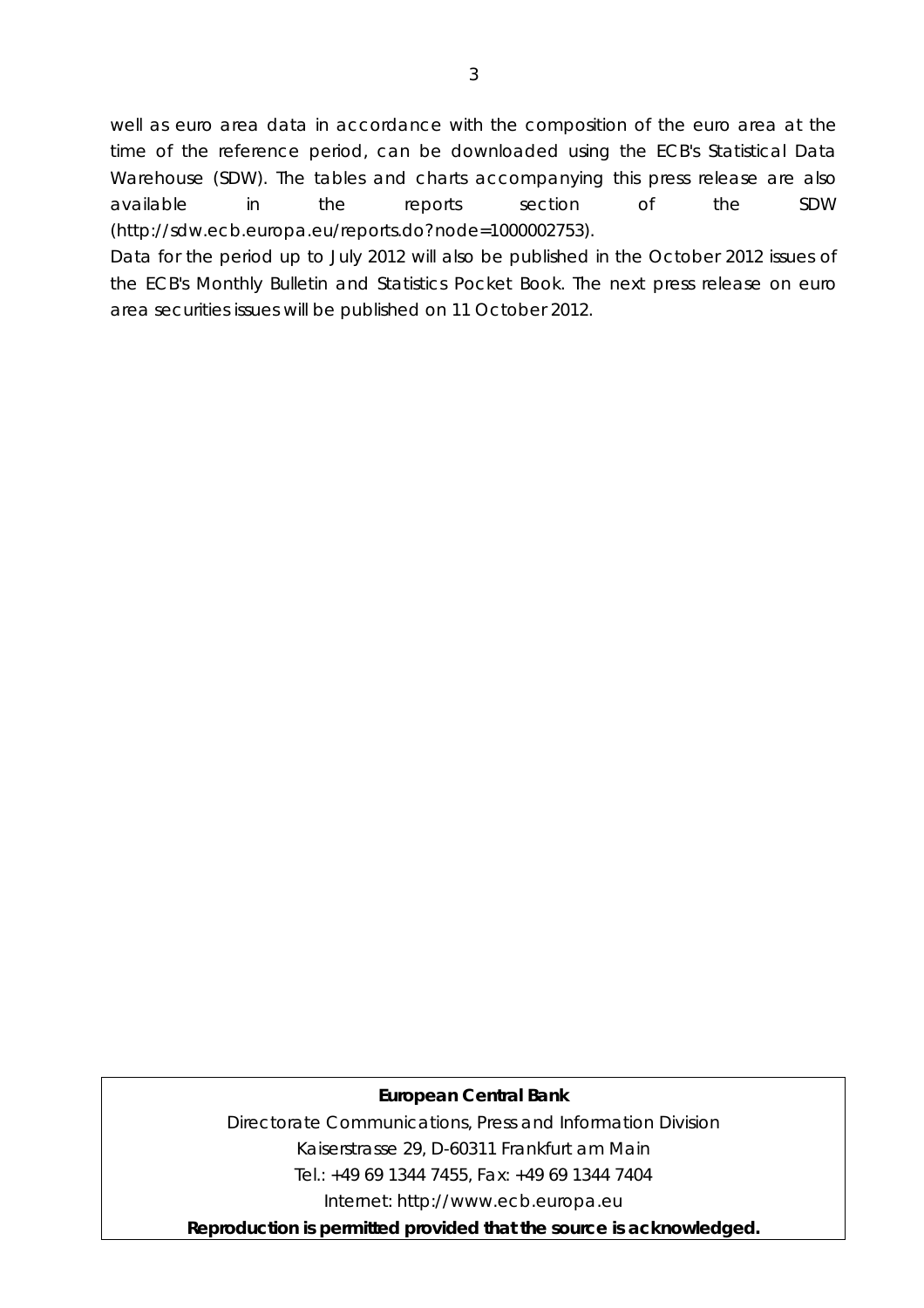

## **Chart 1: Total gross issuance of debt securities by euro area residents** (EUR billions; transactions during the month; nominal values)







Source: ECB securities issues statistics.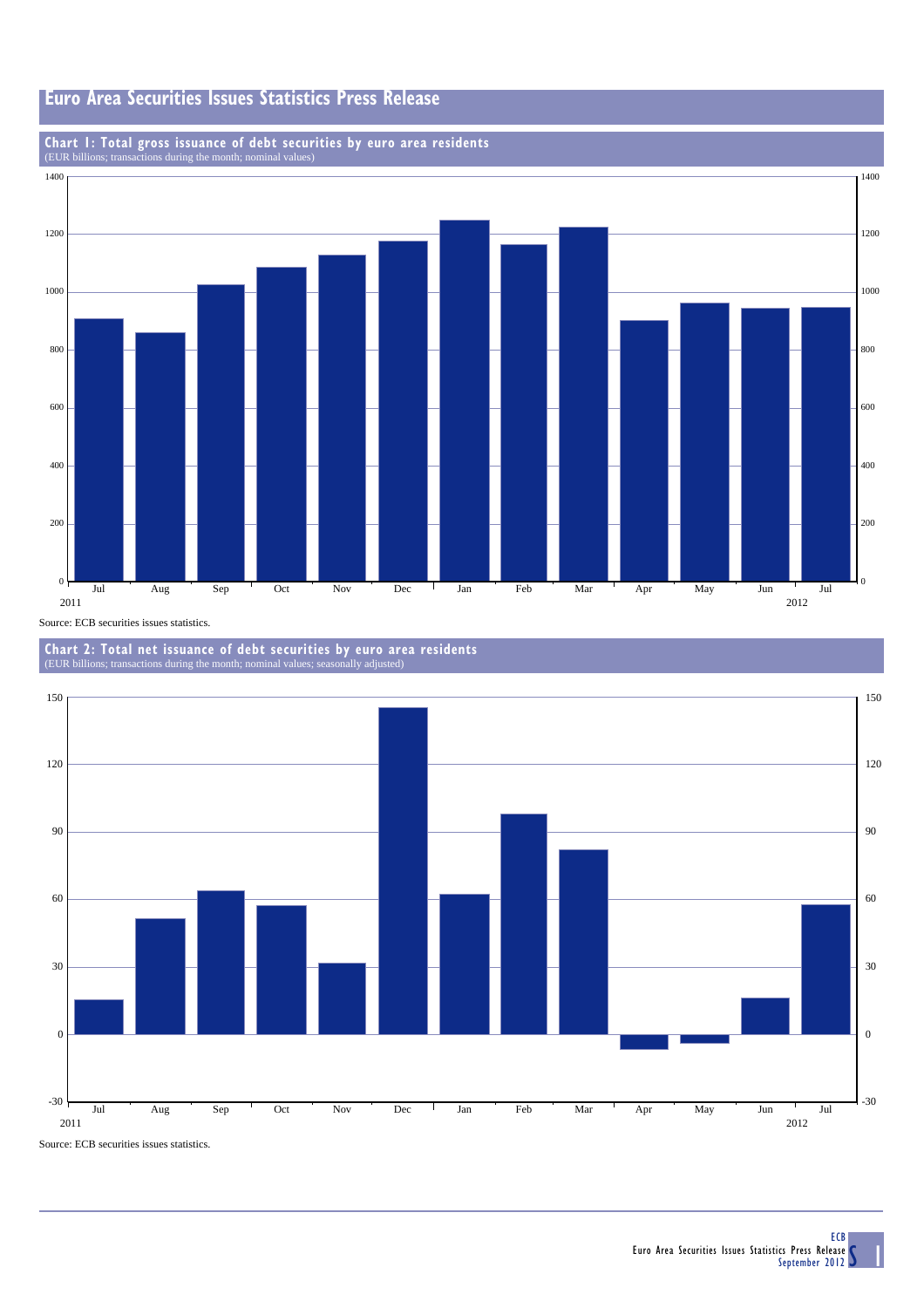### **Euro Area Securities Issues Statistics Press Release**

#### **Chart 3: Annual growth rates of debt securities issued by euro area residents, by original maturity**



Source: ECB securities issues statistics.

e cha





Source: ECB securities issues statistics.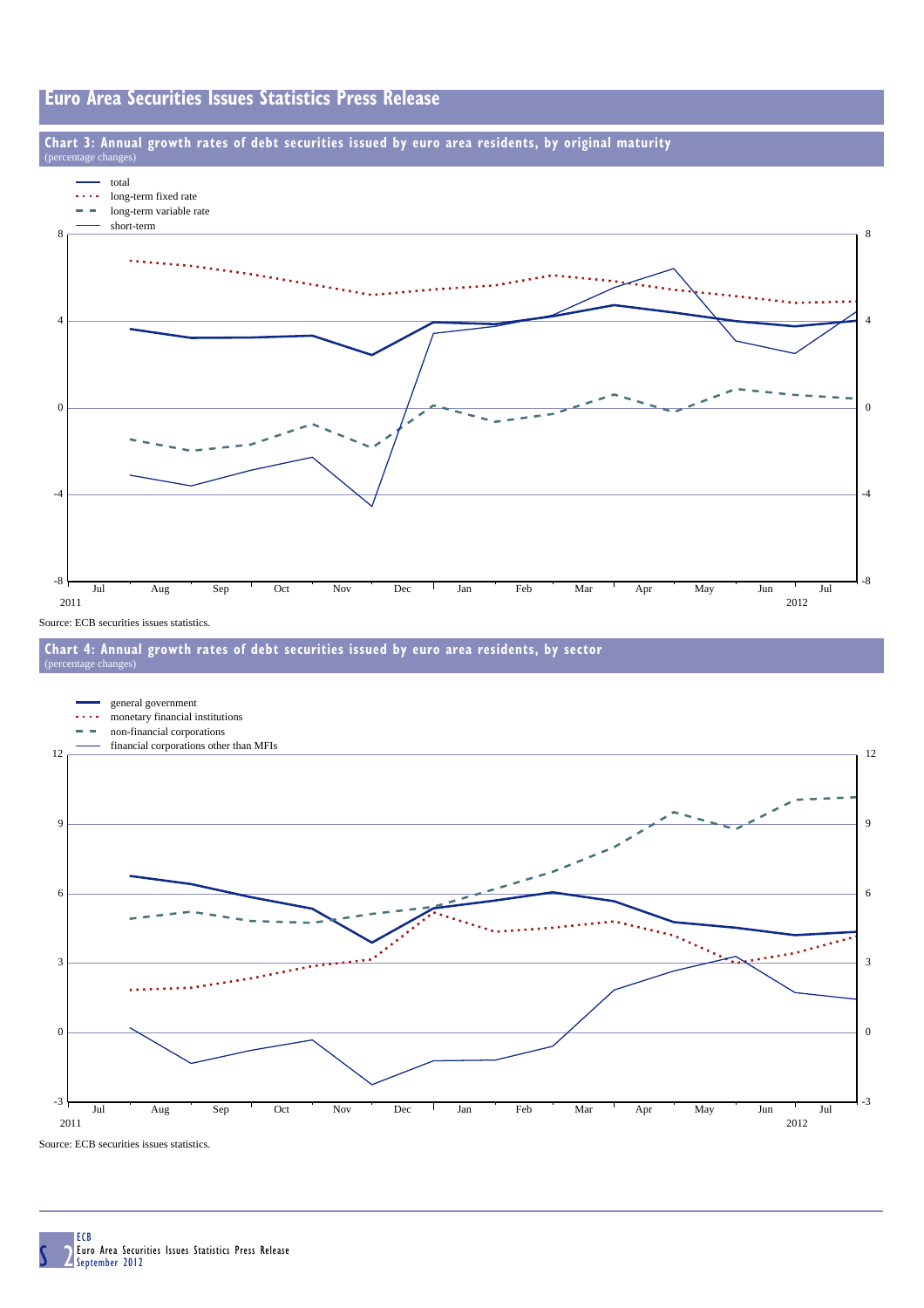### **Euro Area Securities Issues Statistics Press Release**

#### **Chart 5: Growth rates of debt securities issued by euro area residents, seasonally adjusted**  $\circ$ e cha



Source: ECB securities issues statistics.





Source: ECB securities issues statistics.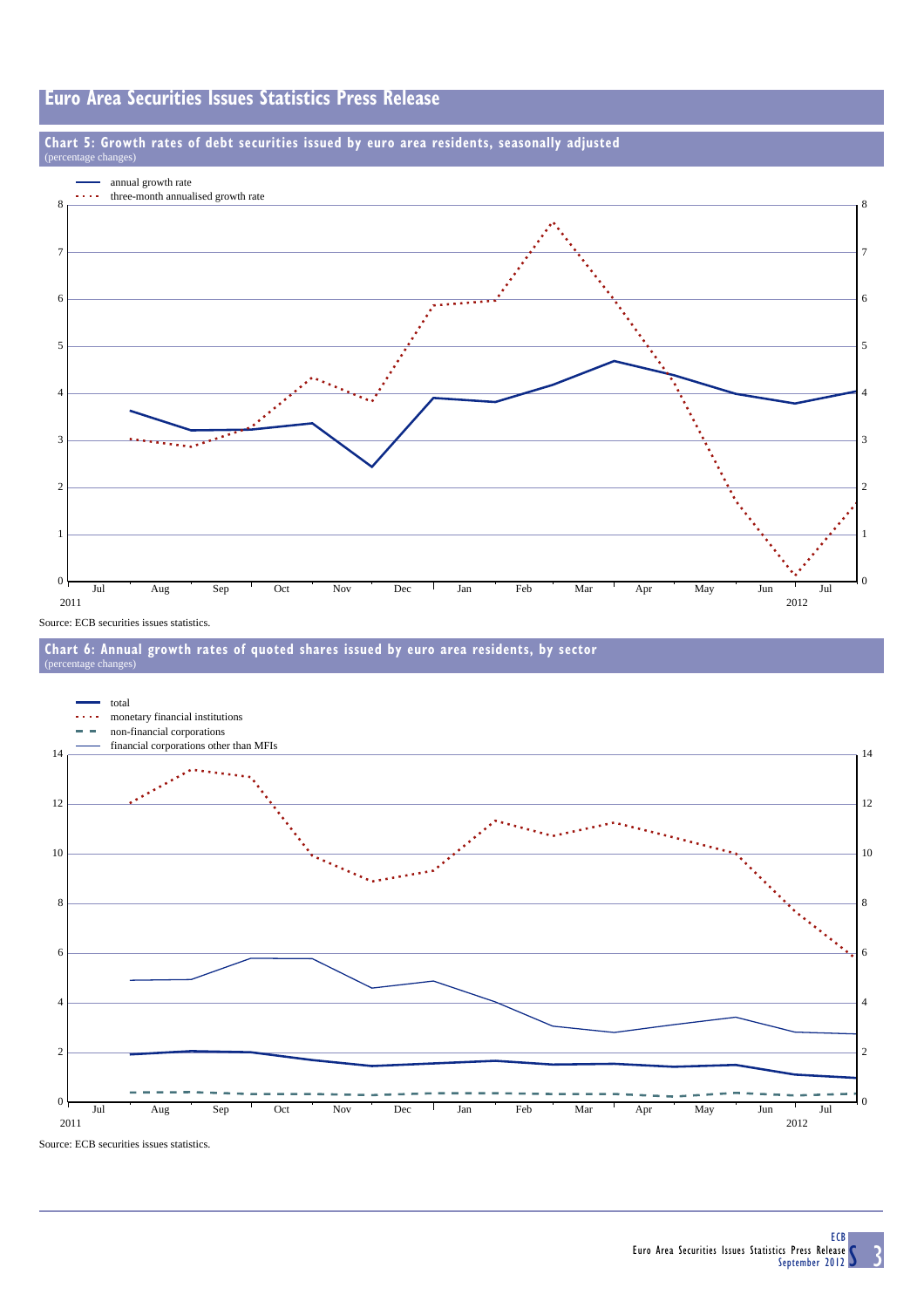|                                                          | <b>Net</b><br>Redemp-<br><b>Net</b><br><b>Net</b><br>Redemp-<br>Redemp-<br><b>Net</b><br><b>Gross</b><br><b>Gross</b><br><b>Gross</b><br><b>Amounts</b><br><b>Amounts</b><br><b>Amounts</b><br>tions<br>outstand-<br>tions<br>outstand-<br>outstand-<br>issues $3$<br>tions<br>issues $3$<br><i>issues</i><br>issues<br>issues <sup>3</sup><br>issues<br>issues<br>ing<br>ing<br>ing |                              |                          |                        |                      |                                |                        |                        |                             |                                | Annual growth rates of outstanding amounts <sup>5)</sup> |                       |                           |                            |                            |                            |                            |                         |                      |                         |                      |                            |                     |                      |                         |
|----------------------------------------------------------|--------------------------------------------------------------------------------------------------------------------------------------------------------------------------------------------------------------------------------------------------------------------------------------------------------------------------------------------------------------------------------------|------------------------------|--------------------------|------------------------|----------------------|--------------------------------|------------------------|------------------------|-----------------------------|--------------------------------|----------------------------------------------------------|-----------------------|---------------------------|----------------------------|----------------------------|----------------------------|----------------------------|-------------------------|----------------------|-------------------------|----------------------|----------------------------|---------------------|----------------------|-------------------------|
|                                                          | <b>July 2011</b>                                                                                                                                                                                                                                                                                                                                                                     |                              | Aug. 2011 - July 2012 4) |                        | <b>June 2012</b>     |                                |                        |                        | <b>July 2012</b>            |                                |                                                          | 2010                  | 2011                      | 2011<br><b>O3</b>          | 2011<br><b>O4</b>          | 2012<br><b>O1</b>          | 2012<br>02                 | 2012<br>Feb.            | 2012<br>Mar.         | 2012<br>Apr.            | 2012<br>May          | 2012<br>June               | 2012<br><b>July</b> |                      |                         |
| Total<br>of which                                        | 16.215.1                                                                                                                                                                                                                                                                                                                                                                             | $-11.0$                      | 1,056.4                  | 1,013.8                | 54.3                 | 16,809.4                       | 945.0                  | 965.4                  | $-15.4$                     | 16,857.5                       | 949.0                                                    | 935.4                 | 30.2                      | 4.6                        | 3.4                        | 3.5                        | 3.1                        | 4.1                     | 4.2                  | 4.2                     | 4.7                  | 4.4                        | 4.0                 | 3.8                  | 4.0 <sub>1</sub>        |
| in euro<br>in other currencies                           | 14,418.1<br>1.797.1                                                                                                                                                                                                                                                                                                                                                                  | $-10.3$<br>$-0.7$            | 949.4<br>107.0           | 910.5<br>103.3         | 48.0<br>6.3          | 14,893.1<br>1,916.3            | 858.0<br>87.0          | 861.4<br>104.0         | 2.2<br>$-17.6$              | 14,880.2<br>1,977.3            | 825.4<br>123.6                                           | 841.5<br>93.9         | $-7.5$<br>37.7            | 4.5<br>5.8                 | 3.5<br>3.1                 | 3.4<br>4.1                 | 3.2<br>2.6                 | 4.4<br>2.3              | 4.3<br>3.2           | 4.5<br>2.1              | 4.9<br>3.6           | 4.5<br>3.8                 | 4.1<br>3.0          | 4.0<br>2.0           | 4.0<br>4.1              |
| Short-term<br>of which                                   | 1,547.3                                                                                                                                                                                                                                                                                                                                                                              | 1.8                          | 802.8                    | 798.8                  | 5.7                  | 1,596.3                        | 688.8                  | 728.1                  | $-39.8$                     | 1.630.9                        | 681.4                                                    | 648.7                 | 32.2                      | $-5.1$                     | $-3.7$                     | $-3.2$                     | $-2.2$                     | 4.2                     | 4.5                  | 4.3                     | 5.5                  | 6.4                        | 3.1                 | 2.5                  | 4.5                     |
| in euro<br>in other currencies                           | 1,322.8<br>224.5                                                                                                                                                                                                                                                                                                                                                                     | 2.9<br>$-1.1$                | 722.5<br>80.3            | 719.5<br>79.3          | 4.7<br>1.0           | 1,356.3<br>240.0               | 617.6<br>71.3          | 657.6<br>70.5          | $-40.5$<br>0.7              | 1,378.8<br>252.1               | 596.5<br>85.0                                            | 573.7<br>75.0         | 22.8<br>9.5               | $-6.3$<br>4.9              | $-5.0$<br>5.9              | $-5.4$<br>12.7             | $-3.9$<br>9.6              | 3.2<br>10.7             | 4.6<br>3.6           | 3.5<br>9.7              | 4.8<br>9.9           | 6.3<br>6.9                 | 3.8<br>$-0.9$       | 2.8<br>0.5           | 4.3<br>5.0              |
| Long-term $2$ )<br>of which                              | 14,667.8                                                                                                                                                                                                                                                                                                                                                                             | $-12.8$                      | 253.6                    | 215.0                  | 48.5                 | 15,213.0                       | 256.2                  | 237.3                  | 24.4                        | 15,226.7                       | 267.5                                                    | 286.7                 | $-2.0$                    | 5.9                        | 4.3                        | 4.2                        | 3.7                        | 4.1                     | 4.2                  | 4.2                     | 4.6                  | 4.2                        | 4.1                 | 3.9                  | 4.0                     |
| in euro<br>in other currencies                           | 13,095.2<br>1,572.6                                                                                                                                                                                                                                                                                                                                                                  | $-13.3$<br>0.5               | 226.9<br>26.8            | 190.9<br>24.1          | 43.2<br>5.3          | 13,536.7<br>1,676.3            | 240.5<br>15.7          | 203.8<br>33.5          | 42.7<br>$-18.3$             | 13,501.4<br>1,725.3            | 228.9<br>38.6                                            | 267.8<br>19.0         | $-30.3$<br>28.3           | 5.9<br>5.9                 | 4.5<br>2.8                 | 4.4<br>3.0                 | 4.0<br>1.7                 | 4.5<br>1.2              | 4.3<br>3.2           | 4.6<br>1.1              | 4.9<br>2.8           | 4.3<br>3.3                 | 4.2<br>3.6          | 4.1<br>2.3           | 4.0 <sub>1</sub><br>4.0 |
| of which fixed rate<br>in euro<br>in other currencies    | 9,858.4<br>8,814.7<br>1,045.3                                                                                                                                                                                                                                                                                                                                                        | $-26.0$<br>$-23.6$<br>$-2.4$ | 154.9<br>139.4<br>15.4   | 114.4<br>101.9<br>12.5 | 40.5<br>37.5<br>3.0  | 10,420.2<br>9,275.9<br>1,146.2 | 149.1<br>138.9<br>10.2 | 108.9<br>90.4<br>18.5  | 40.2<br>48.6<br>$-8.3$      | 10,432.1<br>9,255.5<br>1,178.7 | 149.4<br>131.3<br>18.2                                   | 169.1<br>159.9<br>9.2 | $-19.7$<br>$-28.6$<br>8.9 | 8.8<br>9.1<br>6.7          | 6.4<br>6.5<br>5.4          | 6.6<br>6.7<br>6.0          | 5.6<br>5.7<br>4.0          | 5.8<br>6.2<br>2.9       | 5.3<br>5.6<br>3.2    | 6.1<br>6.4<br>3.3       | 5.8<br>6.2<br>2.9    | 5.4<br>5.7<br>3.5          | 5.2<br>5.3<br>3.5   | 4.8<br>5.2<br>2.3    | 4.9<br>5.1<br>3.3       |
| of which variable rate<br>in euro<br>in other currencies | 4,298.9<br>3,846.6<br>450.7                                                                                                                                                                                                                                                                                                                                                          | 3.1<br>$-0.4$<br>3.5         | 84.9<br>75.5<br>9.4      | 83.4<br>73.5<br>9.9    | 1.5<br>2.0<br>$-0.5$ | 4,334.3<br>3,878.1<br>454.3    | 96.2<br>92.6<br>3.6    | 113.4<br>100.6<br>12.8 | $-17.2$<br>$-7.9$<br>$-9.2$ | 4,330.6<br>3,859.0<br>469.6    | 106.2<br>87.4<br>18.8                                    | 110.7<br>102.2<br>8.5 | $-4.5$<br>$-14.8$<br>10.3 | $-0.6$<br>$-0.4$<br>$-3.3$ | $-0.7$<br>$-0.2$<br>$-4.5$ | $-1.6$<br>$-1.3$<br>$-3.9$ | $-1.1$<br>$-0.8$<br>$-4.1$ | $-0.2$<br>0.4<br>$-5.0$ | 0.4<br>0.6<br>$-1.3$ | $-0.3$<br>0.5<br>$-6.7$ | 0.6<br>0.8<br>$-0.7$ | $-0.2$<br>$-0.1$<br>$-1.2$ | 0.9<br>$-1.0$       | 0.6<br>1.0<br>$-2.6$ | 0.4<br>0.6<br>$-1.2$    |

Source: ECB securities issues statistics.

1) "Short-term" means securities with an original maturity of one year or less (in exceptional cases two years or less). Securities with a longer original maturity, or with optional maturity dates, the latest of which is m indefinite maturity dates, are classified as long-term.

2) The residual difference between total long-term debt securities and fixed and variable rate long-term debt securities consists of zero coupon bonds and revaluation effects.

3) As a full breakdown of net issues into gross issues and redemptions may not always be available, the difference between aggregated gross issues and redemptions may deviate from the aggregated net issues.

4) Monthly averages of the transactions during this period.

5) Annual growth rates are based on financial transactions that occur when an institutional unit incurs or redeems liabilities. The annual growth rates therefore exclude the impact of reclassifications, revaluations, exchange rate variations and any other changes which do not arise from transactions.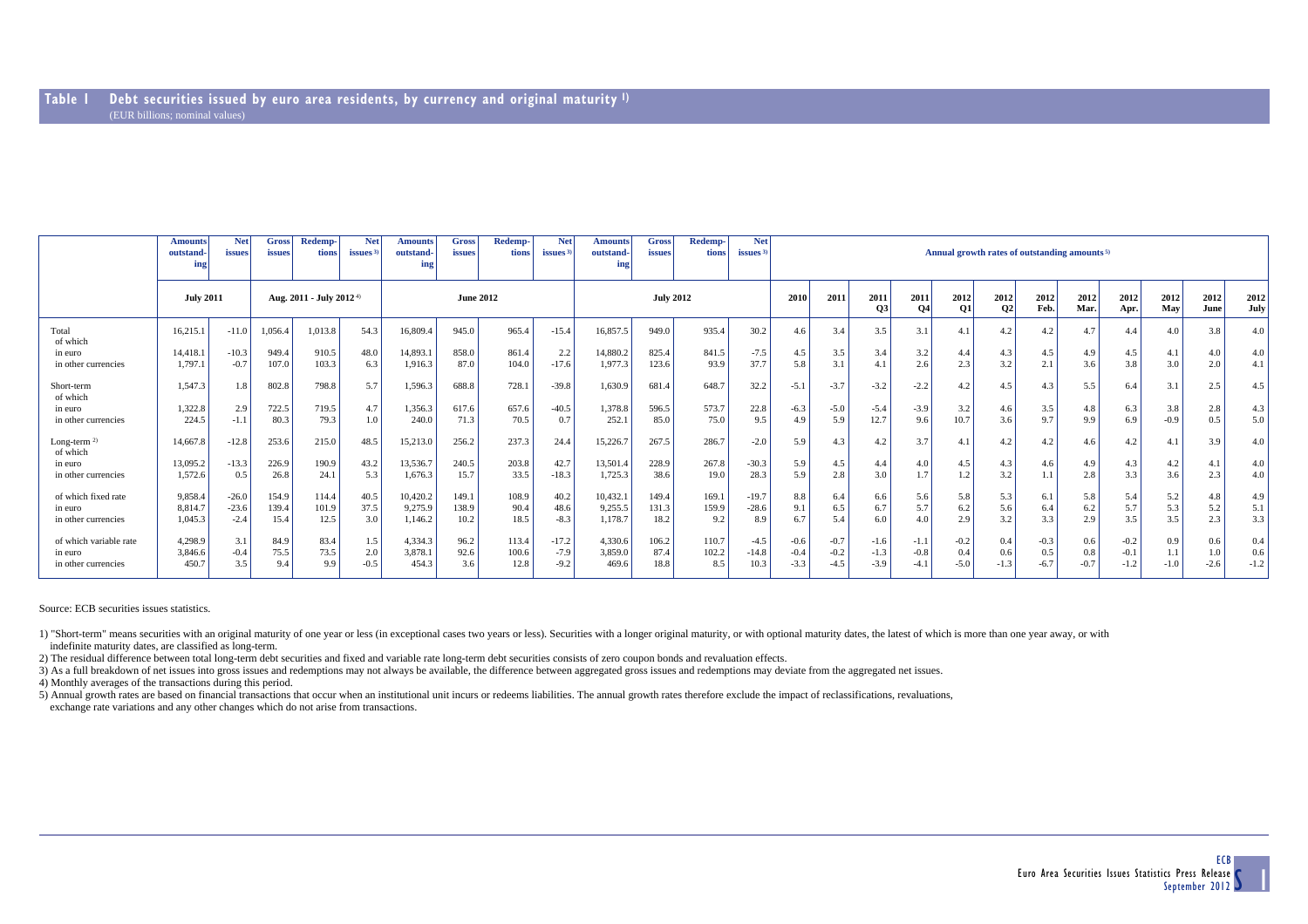#### **Table 2 Debt securities issued by euro area residents in all currencies, by issuing sector 1) and maturity 2)** (EUR billions; nominal values)

|                                                                                                                                                  | <b>Net</b><br><b>Gross</b><br><b>Net</b><br><b>Net</b><br>Redemp-<br><b>Net</b><br><b>Redemp-</b><br><b>Redemp-</b><br><b>Gross</b><br><b>Amounts</b><br><b>Amounts</b><br><b>Gross</b><br><b>Amounts</b><br>Annual growth rates of outstanding amounts <sup>5)</sup><br>outstand<br>tions<br>issues <sup>3</sup><br>outstand<br>tions<br>issues <sup>3</sup><br>outstand-<br>issues<br>tions<br>issues <sup>2</sup><br>issues<br>issues<br>issues<br>ing<br>ing<br>ing |                                                 |                                              |                                              |                                           |                                                           |                                              |                                               |                                                          |                                                            |                                             |                                              |                                                      |                                            |                                               |                                                  |                                                 |                                                    |                                           |                                                    |                                           |                                           |                                           |                                               |                                               |
|--------------------------------------------------------------------------------------------------------------------------------------------------|-------------------------------------------------------------------------------------------------------------------------------------------------------------------------------------------------------------------------------------------------------------------------------------------------------------------------------------------------------------------------------------------------------------------------------------------------------------------------|-------------------------------------------------|----------------------------------------------|----------------------------------------------|-------------------------------------------|-----------------------------------------------------------|----------------------------------------------|-----------------------------------------------|----------------------------------------------------------|------------------------------------------------------------|---------------------------------------------|----------------------------------------------|------------------------------------------------------|--------------------------------------------|-----------------------------------------------|--------------------------------------------------|-------------------------------------------------|----------------------------------------------------|-------------------------------------------|----------------------------------------------------|-------------------------------------------|-------------------------------------------|-------------------------------------------|-----------------------------------------------|-----------------------------------------------|
|                                                                                                                                                  | <b>July 2011</b>                                                                                                                                                                                                                                                                                                                                                                                                                                                        |                                                 | Aug. 2011 - July 2012 <sup>4)</sup>          |                                              |                                           | <b>June 2012</b>                                          |                                              |                                               |                                                          |                                                            |                                             | <b>July 2012</b>                             |                                                      | 2010                                       | 2011                                          | 2011<br>Q <sub>3</sub>                           | 2011<br>Q <sub>4</sub>                          | 2012<br><b>O1</b>                                  | 2012<br>Q <sub>2</sub>                    | 2012<br>Feb.                                       | 2012<br>Mar.                              | 2012<br>Apr.                              | 2012<br>May                               | 2012<br>June                                  | 2012<br>July                                  |
| Total                                                                                                                                            | 16,215.1                                                                                                                                                                                                                                                                                                                                                                                                                                                                | $-11.0$                                         | 1.056.                                       | 1,013.8                                      | 54.3                                      | 16,809.4                                                  | 945.0                                        | 965.4                                         | $-15.4$                                                  | 16,857.5                                                   | 949.0                                       | 935.4                                        | 30.2                                                 | 4.6                                        | 3.4                                           | 3.5                                              | 3.1                                             | 4.1                                                | 4.2                                       | 4.2                                                | 4.7                                       | 4.4                                       | 4.0                                       | 3.8                                           | 4.0                                           |
| <b>MFIs</b><br>Short-term<br>Long-term<br>of which                                                                                               | 5,372.4<br>578.0<br>4,794.3                                                                                                                                                                                                                                                                                                                                                                                                                                             | $-2.5$<br>$-3.9$<br>1.4                         | 664.<br>562.0<br>102.1                       | 645.4<br>552.3<br>93.1                       | 18.7<br>9.7<br>9.0                        | 5,597.6<br>677.8<br>4,919.8                               | 600.4<br>489.9<br>110.5                      | 604.6<br>510.0<br>94.6                        | $-4.2$<br>$-20.1$<br>16.0                                | 5,644.2<br>703.0<br>4,941.2                                | 596.0<br>485.8<br>110.2                     | 559.7<br>462.1<br>97.6                       | 36.3<br>23.7<br>12.6                                 | 0.3<br>$-6.5$<br>1.5                       | 1.7<br>0.7<br>1.9                             | 2.0<br>$-2.5$<br>2.6                             | 3.3<br>7.6<br>2.7                               | 4.6<br>18.2<br>2.9                                 | 3.8<br>14.3<br>2.4                        | 4.5<br>16.6<br>3.0                                 | 4.8<br>14.6<br>3.5                        | 4.2<br>16.2<br>2.7                        | 3.0<br>11.8<br>1.9                        | 3.4<br>15.2<br>$2.0\,$                        | 4.2<br>20.1<br>2.2                            |
| Fixed rate<br>Variable rate                                                                                                                      | 2,745.4<br>1,774.0                                                                                                                                                                                                                                                                                                                                                                                                                                                      | $-5.5$<br>6.3                                   | 56.2<br>38.8                                 | 45.4<br>39.9                                 | 10.8<br>$-1.2$                            | 2,891.<br>1,762.1                                         | 44.9<br>59.7                                 | 42.6<br>43.3                                  | 2.3<br>16.4                                              | 2,900.1<br>1,771.6                                         | 42.3<br>61.2                                | 39.9<br>53.3                                 | 2.5<br>7.9                                           | 5.7<br>$-4.0$                              | 5.0<br>$-1.4$                                 | 6.2<br>$-1.3$                                    | 5.7<br>$-0.5$                                   | 5.7<br>0.2                                         | 5.3<br>$-0.6$                             | 5.7<br>0.4                                         | 6.4<br>0.9                                | 5.7<br>$-0.3$                             | 4.9<br>$-1.4$                             | 4.4<br>$-0.9$                                 | 4.7<br>$-0.8$                                 |
| Non-MFI corporations<br>of which                                                                                                                 | 4.093.2                                                                                                                                                                                                                                                                                                                                                                                                                                                                 | 8.4                                             | 166.3                                        | 166.8                                        | 11.1                                      | 4,230.9                                                   | 138.4                                        | 194.8                                         | $-51.4$                                                  | 4.236.2                                                    | 134.0                                       | 149.6                                        | 1.0                                                  | 5.4                                        | 1.1                                           | 0.6                                              | 0.0                                             | 0.9                                                | 3.9                                       | 0.9                                                | 3.1                                       | 4.1                                       | 4.4                                       | 3.4                                           | 3.3                                           |
| Financial corporations<br>other than MFIs<br>Short-term<br>Long-term<br>of which<br>Fixed rate<br>Variable rate<br>Non-financial<br>corporations | 3,242.9<br>117.2<br>3,125.7<br>1,149.4<br>1,823.4<br>850.3                                                                                                                                                                                                                                                                                                                                                                                                              | $-0.4$<br>$-4.0$<br>3.7<br>4.6<br>$-8.6$<br>8.7 | 98.8<br>52.2<br>46.6<br>13.3<br>30.0<br>67.5 | 106.<br>54.1<br>52.1<br>12.1<br>34.0<br>60.7 | 3.9<br>0.0<br>3.9<br>1.2<br>$-4.0$<br>7.2 | 3,298.3<br>120.1<br>3,178.2<br>1,244.<br>1,822.4<br>932.6 | 70.8<br>32.4<br>38.4<br>15.9<br>20.6<br>67.5 | 130.5<br>39.3<br>91.2<br>20.4<br>64.5<br>64.3 | $-53.7$<br>$-6.9$<br>$-46.8$<br>$-4.5$<br>$-43.9$<br>2.3 | 3,289.1<br>117.2<br>3.171.9<br>1,264.2<br>1,795.4<br>947.1 | 69.<br>24.4<br>44.7<br>13.3<br>29.0<br>64.9 | 94.6<br>26.8<br>67.8<br>11.8<br>54.5<br>55.0 | $-9.6$<br>$-2.9$<br>$-6.8$<br>1.5<br>$-25.5$<br>10.7 | 3.6<br>$-5.0$<br>3.9<br>6.4<br>0.6<br>11.8 | 0.2<br>22.3<br>$-0.5$<br>3.4<br>$-5.5$<br>5.0 | $-0.4$<br>23.1<br>$-1.2$<br>4.2<br>$-7.9$<br>4.9 | $-1.2$<br>0.7<br>$-1.3$<br>2.6<br>$-7.1$<br>5.0 | $-0.5$<br>$-5.3$<br>$-0.3$<br>2.1<br>$-5.4$<br>6.6 | 2.6<br>6.2<br>2.4<br>1.9<br>$-2.2$<br>9.1 | $-0.6$<br>$-0.9$<br>$-0.6$<br>2.9<br>$-6.0$<br>6.9 | 1.8<br>9.5<br>1.6<br>2.0<br>$-3.8$<br>8.0 | 2.7<br>8.3<br>2.5<br>2.0<br>$-3.4$<br>9.5 | 3.3<br>6.1<br>3.2<br>1.9<br>$-0.3$<br>8.8 | 1.7<br>$-1.0$<br>1.8<br>1.4<br>$-1.7$<br>10.1 | 1.4<br>$-0.1$<br>1.5<br>1.2<br>$-2.6$<br>10.2 |
| Short-term<br>Long-term<br>of which                                                                                                              | 81.8<br>768.5                                                                                                                                                                                                                                                                                                                                                                                                                                                           | 7.1<br>1.6                                      | 56.1<br>11.5                                 | 54.9<br>5.7                                  | 1.0<br>6.2                                | 92.5<br>840.1                                             | 47.3<br>20.2                                 | 54.0<br>10.3                                  | $-7.2$<br>9.5                                            | 94.2<br>852.9                                              | 52.1<br>12.8                                | 50.5<br>4.6                                  | 1.6<br>9.1                                           | $-17.8$<br>15.9                            | 4.1<br>5.1                                    | 9.5<br>4.4                                       | 16.6<br>3.8                                     | 12.3<br>6.1                                        | 25.9<br>7.5                               | 11.6<br>6.5                                        | 12.6<br>7.6                               | 34.8<br>7.2                               | 25.0<br>7.1                               | 23.9<br>8.7                                   | 15.0<br>9.6                                   |
| Fixed rate<br>Variable rate                                                                                                                      | 676.0<br>88.1                                                                                                                                                                                                                                                                                                                                                                                                                                                           | 2.4<br>$-0.9$                                   | 10.4<br>1.0                                  | 4.7<br>0.9                                   | 5.7<br>0.1                                | 747.5<br>88.9                                             | 19.2<br>1.0                                  | 7.3<br>3.0                                    | 11.9<br>$-2.0$                                           | 758.2<br>91.0                                              | 10.9<br>2.0                                 | 4.4<br>0.2                                   | 6.5<br>1.8                                           | 19.7<br>$-2.0$                             | 6.3<br>$-1.9$                                 | 5.2<br>$-2.4$                                    | 4.5<br>$-2.5$                                   | 6.6<br>$-0.8$                                      | 8.1<br>$-1.2$                             | 6.9<br>$-0.2$                                      | 8.1<br>$-1.6$                             | 7.9<br>$-0.9$                             | 7.6<br>$-1.1$                             | 9.4<br>$-1.7$                                 | 10.0<br>1.3                                   |
| General government<br>of which                                                                                                                   | 6,749.6                                                                                                                                                                                                                                                                                                                                                                                                                                                                 | $-16.9$                                         | 226.0                                        | 201.6                                        | 24.4                                      | 6,980.8                                                   | 206.2                                        | 166.0                                         | 40.2                                                     | 6,977.2                                                    | 219.0                                       | 226.2                                        | $-7.1$                                               | 8.3                                        | 6.4                                           | 6.6                                              | 4.9                                             | 5.8                                                | 4.7                                       | 6.1                                                | 5.7                                       | 4.8                                       | 4.5                                       | 4.2                                           | 4.4                                           |
| Central government<br>Short-term<br>Long-term<br>of which                                                                                        | 6,161.1<br>711.2<br>5,449.9                                                                                                                                                                                                                                                                                                                                                                                                                                             | $-7.1$<br>9.3<br>$-16.4$                        | 189.5<br>107.4<br>82.0                       | 172.3<br>114.3<br>57.9                       | 17.2<br>$-6.9$<br>24.1                    | 6,283.7<br>623.0<br>5,660.7                               | 171.1<br>98.7<br>72.3                        | 139.5<br>105.2<br>34.3                        | 31.6<br>$-6.4$<br>38.0                                   | 6,271.0<br>629.7<br>5,641.3                                | 191.9<br>102.1<br>89.8                      | 206.3<br>95.5<br>110.7                       | $-14.3$<br>6.6<br>$-21.0$                            | 8.1<br>$-1.4$<br>9.6                       | 5.7<br>$-13.8$<br>8.8                         | 5.9<br>$-11.2$<br>8.6                            | 4.2<br>$-14.8$<br>7.2                           | 4.8<br>$-10.9$<br>6.9                              | 3.8<br>$-9.6$<br>5.6                      | 4.8<br>$-11.3$<br>7.0                              | 4.5<br>$-8.6$<br>6.2                      | 3.7<br>$-8.9$<br>5.4                      | 3.8<br>$-10.0$<br>5.5                     | 3.5<br>$-11.4$<br>5.4                         | 3.4<br>$-11.6$<br>5.3                         |
| Fixed rate<br>Variable rate                                                                                                                      | 4,890.6<br>482.5                                                                                                                                                                                                                                                                                                                                                                                                                                                        | $-22.9$<br>4.9                                  | 68.4<br>10.2                                 | 48.0<br>6.6                                  | 20.4<br>3.6                               | 5,100.1<br>485.9                                          | 60.2<br>9.1                                  | 34.2<br>0.1                                   | 26.1<br>9.0                                              | 5,072.5<br>492.2                                           | 79.2<br>7.7                                 | 108.2<br>1.6                                 | $-29.0$<br>6.1                                       | 9.9<br>6.4                                 | 7.8<br>22.3                                   | 7.4<br>25.7                                      | 6.1<br>21.0                                     | 6.4<br>15.3                                        | 5.6<br>8.1                                | 6.7<br>15.3                                        | 5.9<br>11.4                               | 5.6<br>6.4                                | 5.7<br>7.6                                | 5.1<br>9.0                                    | 5.0<br>9.2                                    |
| Other general<br>government<br>Short-term<br>Long-term<br>of which                                                                               | 588.5<br>59.1<br>529.4                                                                                                                                                                                                                                                                                                                                                                                                                                                  | $-9.8$<br>$-6.7$<br>$-3.1$                      | 36.6<br>25.1<br>11.5                         | 29.3<br>23.2<br>6.1                          | 7.3<br>1.9<br>5.4                         | 697.2<br>82.9<br>614.3                                    | 35.1<br>20.5<br>14.7                         | 26.5<br>19.5<br>7.0                           | 8.6<br>0.9<br>7.7                                        | 706.2<br>86.7<br>619.5                                     | 27.1<br>17.1<br>10.0                        | 19.9<br>13.9<br>6.0                          | 7.2<br>3.2<br>4.0                                    | 10.2<br>$-14.1$<br>12.4                    | 14.2<br>80.3<br>9.5                           | 14.6<br>79.5<br>9.8                              | 13.2<br>54.6<br>9.4                             | 16.8<br>68.1<br>11.9                               | 14.3<br>42.0<br>11.3                      | 19.8<br>96.1<br>13.5                               | 17.9<br>68.8<br>12.7                      | 15.7<br>55.5<br>11.7                      | 12.6<br>30.8<br>10.6                      | 11.7<br>19.8<br>10.7                          | 14.8<br>38.6<br>12.1                          |
| Fixed rate<br>Variable rate                                                                                                                      | 397.0<br>130.8                                                                                                                                                                                                                                                                                                                                                                                                                                                          | $-4.6$<br>1.5                                   | 6.5<br>4.9                                   | 4.1<br>1.9                                   | 2.3<br>3.0                                | 437.3<br>175.0                                            | 8.8<br>5.8                                   | 4.4<br>2.6                                    | 4.5<br>3.3                                               | 437.1<br>180.4                                             | 3.7<br>6.3                                  | 4.9<br>1.1                                   | $-1.2$<br>5.2                                        | 8.8<br>27.6                                | 7.7<br>16.1                                   | 8.9<br>13.0                                      | 8.1<br>13.9                                     | 9.0<br>21.5                                        | 6.7<br>25.9                               | 10.1<br>24.4                                       | 8.3<br>26.9                               | 7.3<br>25.9                               | 5.7<br>26.0                               | 6.1<br>24.9                                   | 7.1<br>27.1                                   |

Source: ECB securities issues statistics.

1) Corresponding ESA 95 sector codes: MFIs (including Eurosystem) comprises the ECB and the national central banks of the euro area (S.121) and other monetary financial institutions (S.122); financial

corporations other than MFIs comprises other financial intermediaries (S.123), financial auxiliaries (S.124) and insurance corporations and pension funds (S.125); non-financial corporations (S.11); central government (S.13 other general government comprises state government (S.1312), local government (S.1313) and social security funds (S.1314).

2) The residual difference between total long-term debt securities and fixed and variable rate long-term debt securities consists of zero coupon bonds and revaluation effects.

3) As a full breakdown of net issues into gross issues and redemptions may not always be available, the difference between aggregated gross issues and redemptions may deviate from the aggregated net issues.

4) Monthly averages of the transactions during this period.

5) Annual growth rates are based on financial transactions that occur when an institutional unit incurs or redeems liabilities. The annual growth rates therefore exclude the impact of reclassifications, revaluations,

exchange rate variations and any other changes which do not arise from transactions.

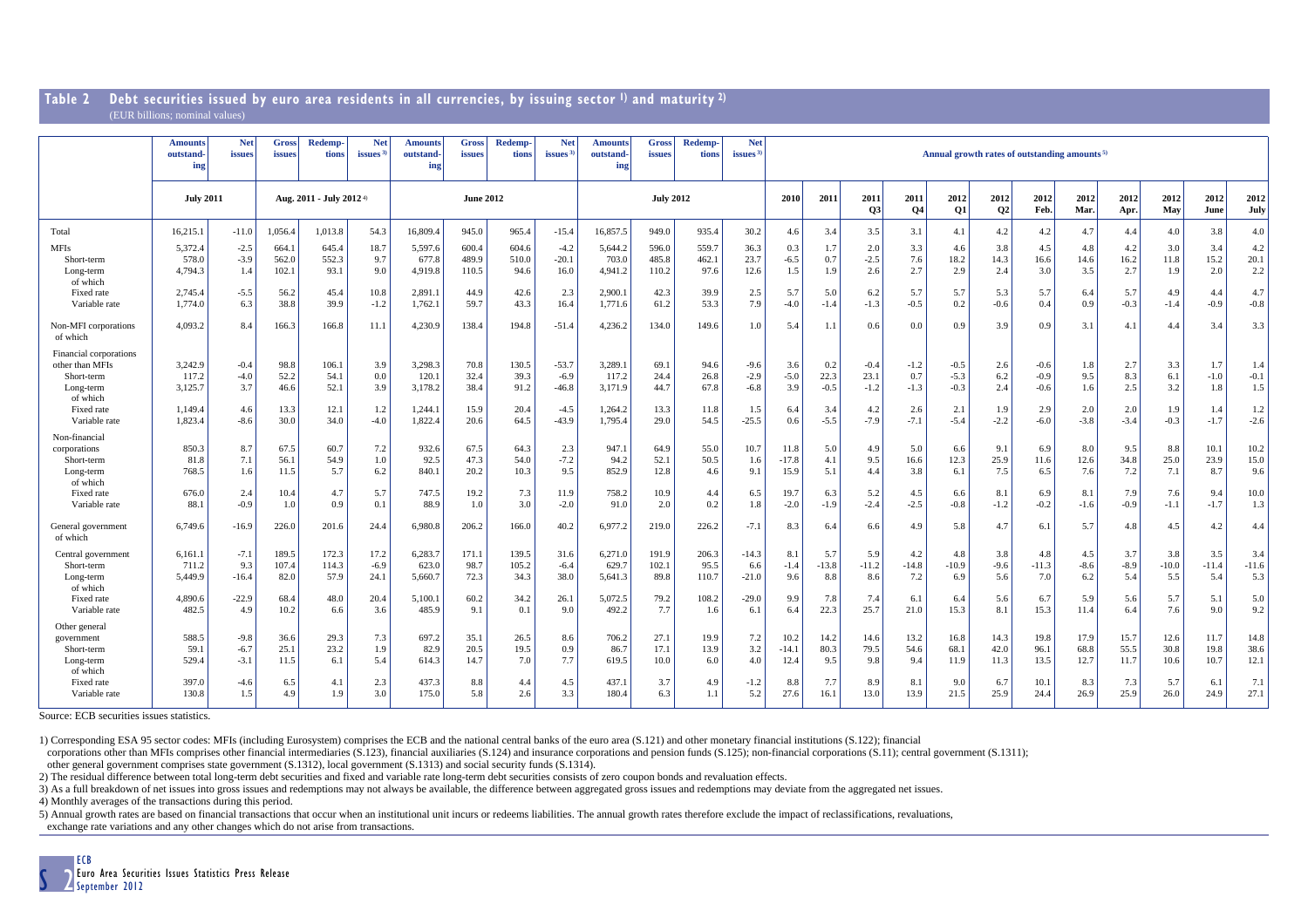|                                        | <b>Amounts</b><br>outstanding |                  |           | <b>Net issues</b> |                  |                  | Three-month annualised growth rates of outstanding amounts <sup>2)</sup> |              |              |              |              |              |              |              |              |             |              |              |  |  |
|----------------------------------------|-------------------------------|------------------|-----------|-------------------|------------------|------------------|--------------------------------------------------------------------------|--------------|--------------|--------------|--------------|--------------|--------------|--------------|--------------|-------------|--------------|--------------|--|--|
|                                        | <b>July 2012</b>              | <b>July 2011</b> | Apr. 2012 | <b>May 2012</b>   | <b>June 2012</b> | <b>July 2012</b> | 2011<br>Aug.                                                             | 2011<br>Sep. | 2011<br>Oct. | 2011<br>Nov. | 2011<br>Dec. | 2012<br>Jan. | 2012<br>Feb. | 2012<br>Mar. | 2012<br>Apr. | 2012<br>May | 2012<br>June | 2012<br>July |  |  |
| Total                                  | 16,834.0                      | 15.5             | $-6.7$    | $-4.0$            | 16.3             | 57.8             | 2.9                                                                      | 3.3          | 4.3          | 3.8          | 5.9          | 6.0          | 7.7          | 6.0          | 4.2          | 1.7         | 0.1          | 1.7          |  |  |
| Short-term                             | 1.644.3                       | $-9.2$           | $-0.9$    | $-20.7$           | $-1.4$           | 21.6             | 3.3                                                                      | 5.8          | 5.9          | 2.5          | 8.9          | 9.6          | 10.5         | 2.3          | 3.8          | $-3.7$      | $-5.5$       | $-0.1$       |  |  |
| Long-term                              | 15,189.7                      | 24.7             | $-5.8$    | 16.7              | 17.7             | 36.2             | 2.8                                                                      | 3.0          | 4.2          | 4.0          | 5.5          | 5.6          | 7.4          | 6.4          | 4.3          | 2.3         | 0.8          | 1.9          |  |  |
| <b>MFIs</b>                            | 5,639.2                       | $-1.7$           | $-29.5$   | $-37.7$           | 25.9             | 37.9             | 1.9                                                                      | 4.2          | 5.4          | 5.3          | 9.3          | 8.2          | 8.7          | 3.7          | 1.6          | $-3.5$      | $-2.9$       | 1.9          |  |  |
| Short-term                             | 720.6                         | $-3.5$           | 0.0       | $-13.4$           | 10.1             | 24.8             | 4.5                                                                      | 18.6         | 32.4         | 28.1         | 63.2         | 43.1         | 31.0         | $-6.9$       | $-2.6$       | $-10.6$     | $-1.9$       | 12.9         |  |  |
| Long-term                              | 4,918.6                       | 1.8              | $-29.5$   | $-24.2$           | 15.7             | 13.1             | 1.6                                                                      | 2.5          | 2.3          | 2.6          | 3.5          | 4.1          | 6.0          | 5.3          | 2.2          | $-2.5$      | $-3.1$       | 0.4          |  |  |
| Non-MFI corporations<br>of which       | 4,224.0                       | 6.3              | 33.0      | 8.5               | $-42.1$          | $-3.0$           | $-0.2$                                                                   | 3.3          | 4.7          | 3.4          | 1.4          | 0.8          | 4.9          | 9.6          | 11.5         | 9.7         | 0.0          | $-3.4$       |  |  |
| Financial corporations other than MFIs | 3,284.4                       | 0.1              | 24.2      | 6.3               | $-50.3$          | $-9.9$           | $-1.4$                                                                   | 1.9          | 3.5          | 2.0          | $-0.7$       | $-1.4$       | 3.7          | 8.6          | 10.8         | 9.2         | $-2.3$       | $-6.3$       |  |  |
| Short-term                             | 117.0                         | $-1.4$           | 3.2       | $-0.9$            | $-6.7$           | 0.3              | $-8.6$                                                                   | $-14.7$      | $-27.5$      | $-18.8$      | $-20.5$      | 0.3          | 32.3         | 61.5         | 75.3         | 28.3        | $-13.7$      | $-21.3$      |  |  |
| Long-term                              | 3,167.4                       | 1.5              | 21.1      | 7.2               | $-43.6$          | $-10.3$          | $-1.2$                                                                   | 2.5          | 4.8          | 2.8          | 0.1          | $-1.4$       | 2.8          | 7.1          | 9.0          | 8.5         | $-1.9$       | $-5.7$       |  |  |
| Non-financial corporations             | 939.6                         | 6.2              | 8.8       | 2.2               | 8.2              | 7.0              | 4.8                                                                      | 8.8          | 9.7          | 9.0          | 9.9          | 9.0          | 9.6          | 13.4         | 14.3         | 11.5        | 8.7          | 7.8          |  |  |
| Short-term                             | 91.5                          | 4.1              | 9.1       | 1.6               | $-0.8$           | $-2.5$           | 43.2                                                                     | 66.7         | 32.1         | 11.0         | $-0.4$       | $-4.8$       | $-0.6$       | $-7.4$       | 49.8         | 54.2        | 56.4         | $-6.9$       |  |  |
| Long-term                              | 848.2                         | 2.1              | $-0.3$    | 0.6               | 9.0              | 9.4              | 1.5                                                                      | 4.0          | 7.5          | 8.8          | 11.1         | 10.6         | 10.7         | 15.8         | 11.0         | 7.6         | 4.5          | 9.5          |  |  |
| General government<br>of which         | 6,970.8                       | 10.9             | $-10.2$   | 25.2              | 32.6             | 22.9             | 5.5                                                                      | 2.5          | 3.3          | 2.9          | 5.9          | 7.5          | 8.5          | 5.7          | 2.1          | 1.4         | 2.8          | 4.8          |  |  |
| Central government                     | 6,262.8                       | 20.8             | $-7.3$    | 25.7              | 20.9             | 15.5             | 4.8                                                                      | 2.1          | 2.5          | 2.3          | 6.2          | 6.5          | 7.0          | 3.0          | 0.5          | 1.0         | 2.6          | 4.1          |  |  |
| Short-term                             | 625.8                         | 2.2              | $-9.3$    | $-5.5$            | $-10.2$          | 0.2              | $-3.5$                                                                   | $-6.4$       | $-12.3$      | $-14.2$      | $-18.3$      | $-16.9$      | $-12.9$      | $-5.8$       | $-7.7$       | $-8.3$      | $-14.5$      | $-9.4$       |  |  |
| Long-term                              | 5,637.0                       | 18.6             | 2.0       | 31.2              | 31.1             | 15.3             | 5.9                                                                      | 3.2          | 4.6          | 4.6          | 9.7          | 9.7          | 9.7          | 4.1          | 1.5          | 2.1         | 4.7          | 5.7          |  |  |
| Other general government               | 707.9                         | $-9.8$           | $-3.0$    | $-0.5$            | 11.7             | 7.4              | 13.0                                                                     | 7.3          | 11.4         | 9.5          | 2.4          | 17.3         | 23.3         | 35.6         | 19.6         | 5.5         | 4.8          | 11.3         |  |  |
| Short-term                             | 89.4                          | $-10.5$          | $-3.9$    | $-2.4$            | 6.2              | $-1.3$           | 61.8                                                                     | 10.8         | 41.2         | 3.6          | $-29.5$      | 64.3         | 64.8         | 169.7        | 43.9         | 4.8         | $-1.2$       | 11.8         |  |  |
| Long-term                              | 618.5                         | 0.7              | 0.9       | 1.9               | 5.5              | 8.6              | 8.2                                                                      | 6.8          | 8.4          | 10.3         | 7.7          | 12.3         | 18.6         | 23.2         | 16.5         | 5.6         | 5.8          | 11.3         |  |  |

Source: ECB securities issues statistics.

1) Corresponding ESA 95 sector codes: MFIs (including Eurosystem) comprises the ECB and the national central banks of the euro area (S.121) and other monetary financial institutions (S.122); financial

corporations other than MFIs comprises other financial intermediaries (S.123), financial auxiliaries (S.124) and insurance corporations and pension funds (S.125); non-financial corporations (S.11); central government (S.13 other general government comprises state government (S.1312), local government (S.1313) and social security funds (S.1314).

2) Three-month annualised growth rates are based on financial transactions that occur when an institutional unit incurs or redeems liabilities. The three-month annualised growth rates therefore exclude the impact of reclas exchange rate variations and any other changes which do not arise from transactions. The rates are annualised to allow direct comparisons with annual rates (please note that the non-adjusted rates presented in Table 2 are almost identical to seasonally adjusted annual rates).